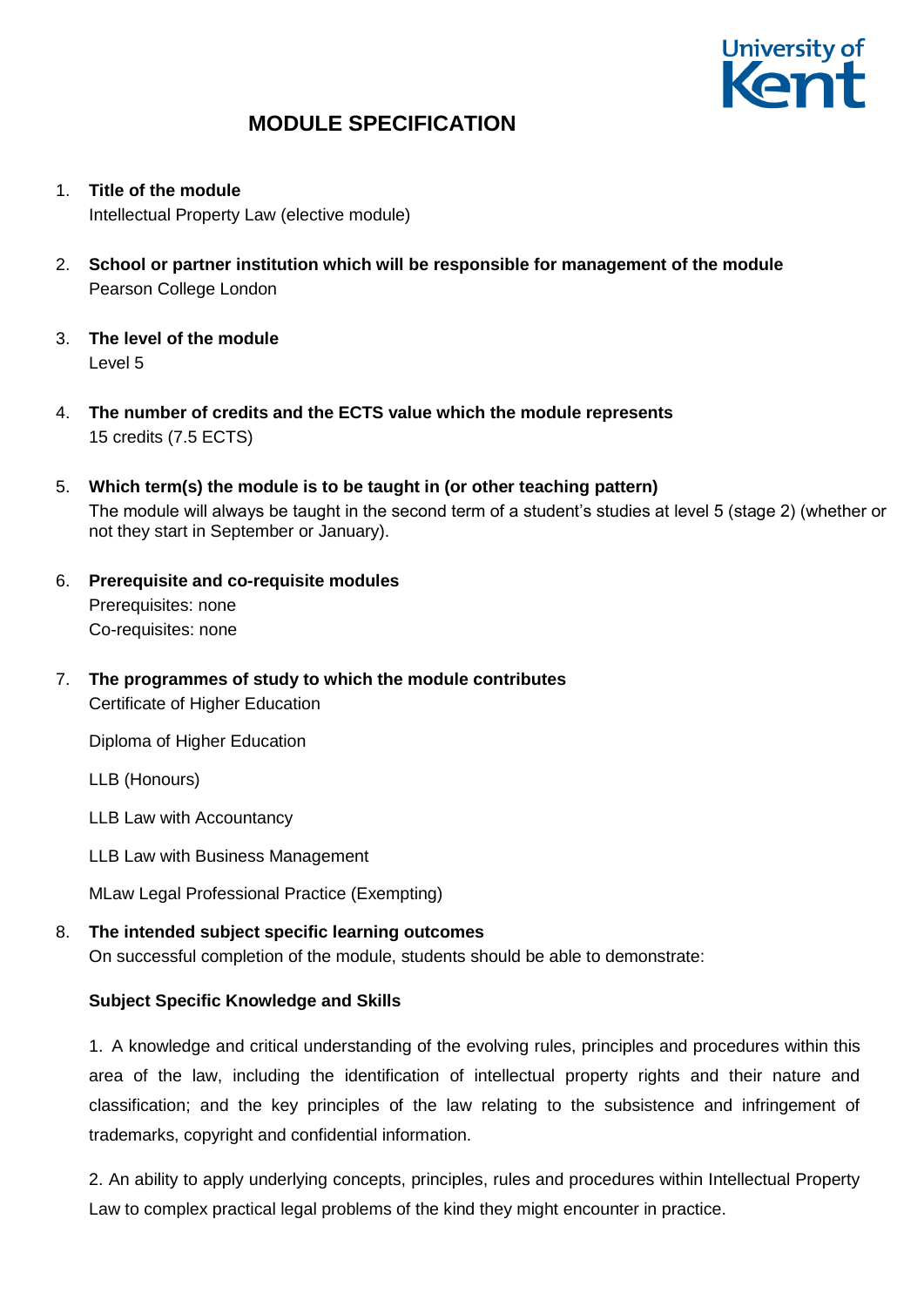

3. An ability to devise and sustain arguments based on appropriate and reflective use of the main modes of enquiry found in this area, and critically analyse the information thereby obtained, with a view to proposing informed and reasoned solutions accordingly.

4. An ability to use their developing knowledge in this area to perform the procedural tasks necessary to advance a client's goals.

5. An ability to identify the client's goals and the different means by which those goals could potentially be accomplished, with sensitivity and empathy towards their client's needs.

## **General Transferable Skills**

1. An ability to investigate and identify the relevant facts, research and identify the corresponding legal issues, and advise the client accordingly.

2. An ability to deal sensitively and empathetically with clients, and to recognise any ethical issues which may arise and deal with them appropriately within the Code of Conduct.

## 9. **A synopsis of the curriculum**

The module is designed to enable students to develop the skills and knowledge of intellectual property law necessary to practice in this area by requiring them to advise on issues and undertake tasks which would be expected of a trainee solicitor in an IP Law seat.

### **Outline Syllabus**

In the course of studying this module, students will cover the following areas:

- 1 **Introduction to intellectual property law** The nature and purpose of intellectual property rights ("IPRs"). Introduction to the range and classification of IPRs. The economic and commercial importance of IPRs within a business.
- 2 **Trade Marks (1)** What is a trade mark? Registration of trade marks. Absolute grounds for refusal.
- 3 **Trade Marks (2)** Relative grounds for refusal.
- 4 **Trade Marks (3)** Infringement, defences and remedies.
- 5 **Unregistered trade marks** The law of passing off.
- 6 **Branding, trade marks and passing off** Practical points for the modern business.
- 7 **Copyright (1)** What is copyright? Subsistence, originality and ownership.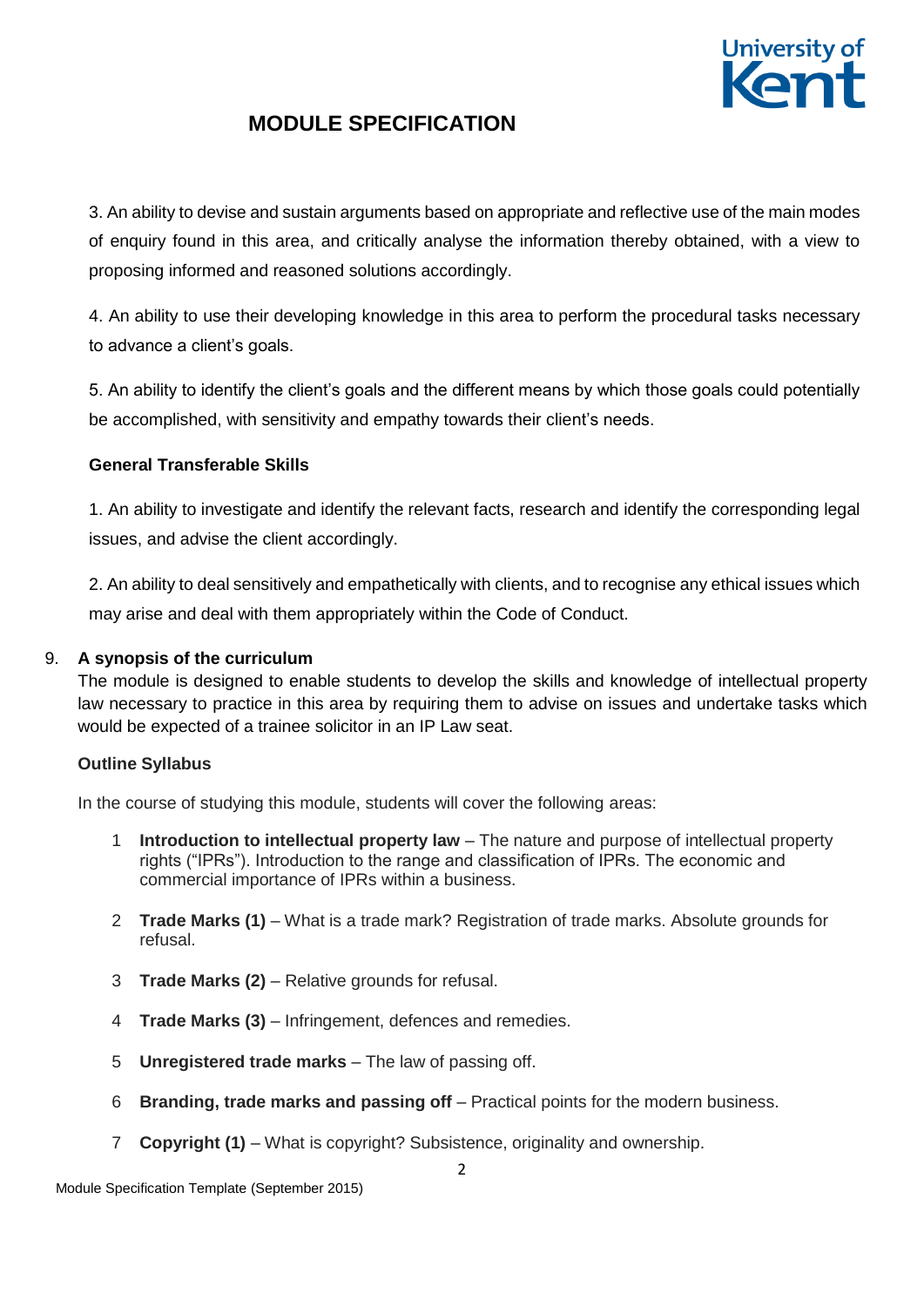

- 8 **Copyright (2)** Infringement, defences and remedies.
- 9 **Copyright (3) –** The place of copyright within a modern business.
- 10 **Breach of confidence** The developing law on confidential information. The use of nondisclosure agreements.

Key Skills include:

- Drafting
- Communication and Literacy
- Practical legal research
- File management
- Negotiation
- Numeracy
- Teamwork
- Managing and Developing Self
- Managing tasks and solving problems
- Computing and IT Skills

#### 10. **Reading List (Indicative list, current at time of publication. Reading lists will be published annually)**

All textbooks and practitioner materials will be updated annually. Textbooks will be held in the latest edition and older editions will be withdrawn.

|                               | Title, author, publisher<br>$\bullet$                                                                                                                                                                                                                                          |
|-------------------------------|--------------------------------------------------------------------------------------------------------------------------------------------------------------------------------------------------------------------------------------------------------------------------------|
| <b>Core Text</b>              | Bainbridge, D. Intellectual property, Bainbridge, D, Pearson<br>$\bullet$                                                                                                                                                                                                      |
| <b>Essential Reading</b>      | Copinger & Skone James on Copyright [online] Westlaw<br>CIPA Guide to the Patents Act [online] Westlaw<br>$\bullet$<br>Kerly's Law of Trade Marks and Trade Names [online] Westlaw<br>$\bullet$<br>• Terrell on the Law of Patents [online] Westlaw                            |
| Recommended<br><b>Reading</b> | Intellectual property; patents, copyright, trademarks and allied rights,<br>$\bullet$<br>Cornish, W, Llewelyn, D and Aplin, T, Sweet and Maxwell<br>Dinwoodie, G. Methods and perspectives in intellectual property, ATRIP<br>$\bullet$<br><b>Intellectual Property Series</b> |

11. **Learning and Teaching Methods, including the nature and number of contact hours and the total study hours which will be expected of students, and how these relate to achievement of the intended module learning outcomes**

Learning and teaching takes place through four key activities. These provide a blend of technical skills training, guided tasks assisting in self-directed research and study, practical application in an IP law context and consolidation. Conceptually, the aim of the learning and teaching method is to mirror as closely as possible a trainee's experience in the IP department of a law firm.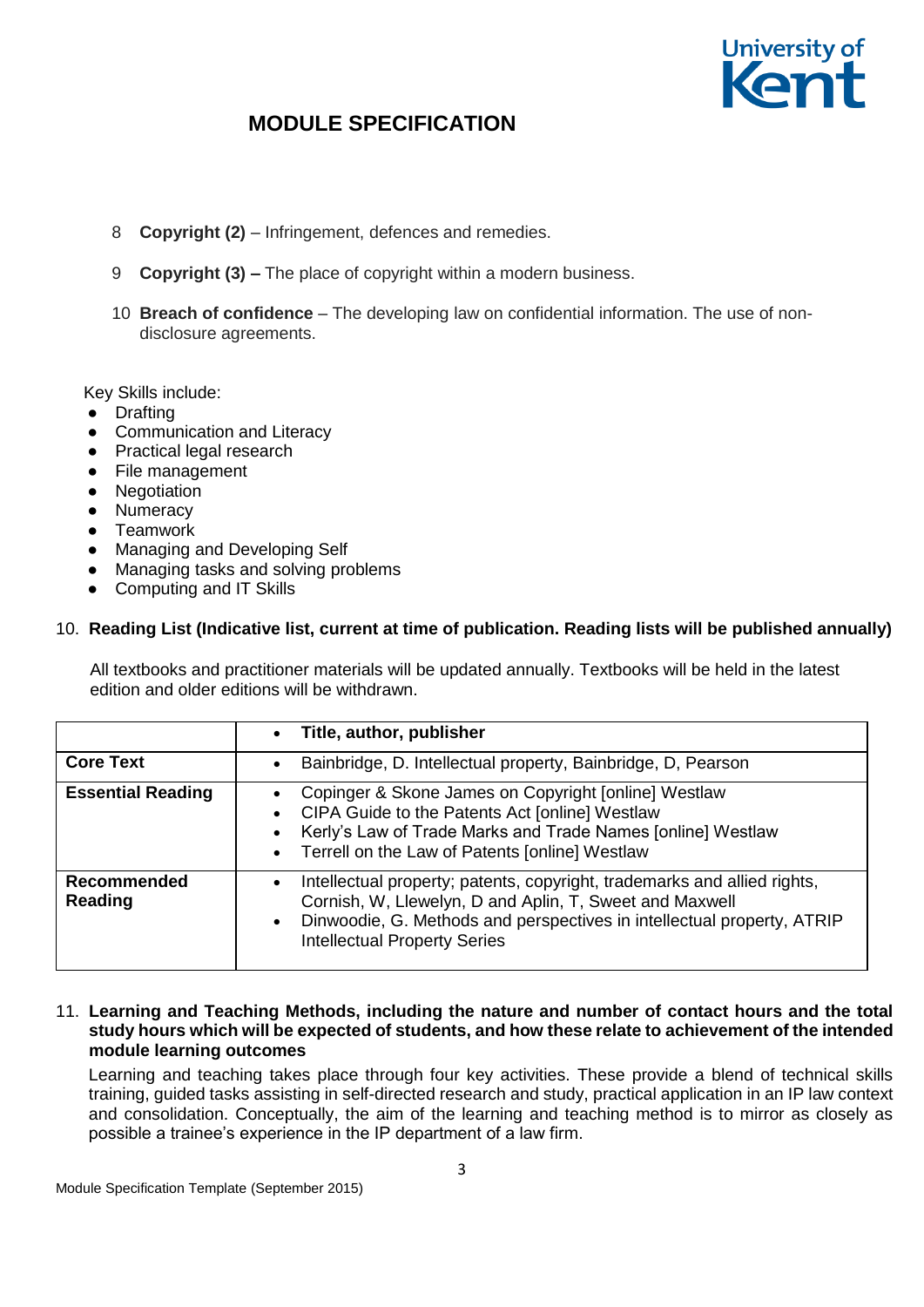

### **Part A – Technical skills training**

The trainee is briefed in detail on the relevant legal area (this can take a variety of forms, including, for example: webinars; live and / or recorded lectures; and conference calls).

### **Part B – Self-directed research/Guided tasks**

The supervising partner will guide the trainee via memoranda, e-mails and/or recorded voicemails into the relevant areas that need to be researched.

This may include reading articles, practitioner texts, preparing checklists, drafting documentation for the clients to be explained to the client, providing advice on various aspects of the transaction and answering client/supervisor questions etc.

#### **Part C – Seminar**

The trainee will present their findings to the client and/or client partner/supervisor. New issues may arise from the presentation and / or further client information to change the dynamics of advice etc.

#### **Section D – Consolidation**

This may be in the form of independent reflection / online student discussion forum / associated tutor dialogue (e.g. via email) as students absorb the issues raised in the briefings and seminars through the consolidation process.

| Activity                        | Notional Hours of Study        |
|---------------------------------|--------------------------------|
| Technical skills training       | 10                             |
| Self-directed research / guided | 100 (including preparation for |
| tasks                           | assessments)                   |
| Seminars                        | 20                             |
| Consolidation                   | 20                             |
| Total                           | 150                            |

#### 12. **Assessment methods and how these relate to testing achievement of the intended module learning outcomes**

This module will be assessed by a supervised assessment of three hours' duration, split into two parts:

Part A - an examination in which students will be required to address a practical realistic intellectual property scenario utilising the knowledge and skills developed on the module (2 hours) (70%);

Part B – objective testing (1 hour) (30%).

The pass mark for the module is 50%. Students will be required to attempt both parts of this assessment. Since the learning outcomes tested by each part overlap (see further detail below) an overall pass of 50% will be sufficient to pass the assessment.

### **Rationale**

This methodology reflects two key objectives: firstly, and most importantly, to assess that the learning outcomes set out above have been achieved by the students in a way which complies with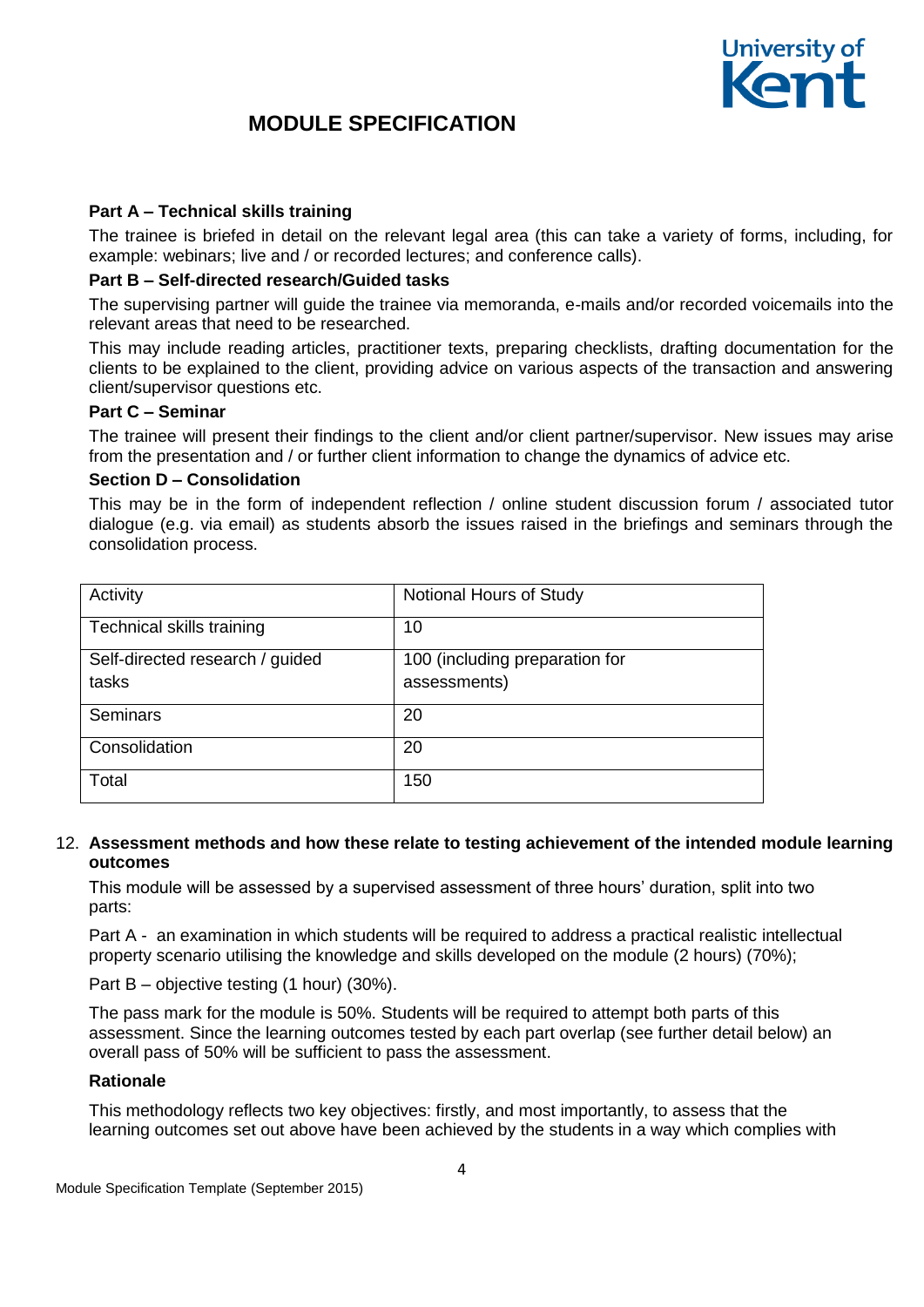

the Legal Practice Course Assessment Regulations. Secondly, to align our assessment regime with that proposed by the Solicitors Regulation Authority for the new Solicitors Qualifying Exam.

The proposed assessment methodology, combining a practically-focused examination with objective testing we feel achieves both of these goals.

|            |  | 13. Map of Module Learning Outcomes to Learning and Teaching Methods and methods of |
|------------|--|-------------------------------------------------------------------------------------|
| Assessment |  |                                                                                     |

| <b>Module</b><br>learning<br>outcome |                               | SS1     | SS<br>$\overline{2}$ | SS <sub>3</sub> | SS4 | SS <sub>5</sub> | <b>GTS</b><br>1 | <b>GTS</b><br>$\overline{2}$ |
|--------------------------------------|-------------------------------|---------|----------------------|-----------------|-----|-----------------|-----------------|------------------------------|
| Learning/<br>teaching<br>method      | <b>Hours</b><br>allocate<br>d |         |                      |                 |     |                 |                 |                              |
| <b>Technical</b><br>skills training  | 10                            | X       |                      |                 | X   |                 |                 |                              |
| <b>Private study</b>                 | 100                           | X       | $\sf X$              | $\sf X$         | X   | X               | $\sf X$         |                              |
| <b>Seminar</b>                       | 20                            | X       | $\sf X$              | $\sf X$         | X   | $\sf X$         | $\sf X$         | X                            |
| <b>Consolidation</b>                 | 20                            | $\sf X$ |                      |                 | X   |                 |                 |                              |
| <b>Assessment</b><br>method          |                               |         |                      |                 |     |                 |                 |                              |
| Part A<br>Examination                |                               | X       | X                    | X               | X   | X               | $\sf X$         | X                            |
| Part B<br>Objective<br>testing       |                               | X       | $\sf X$              |                 |     |                 |                 |                              |

14. **The Collaborative Partner recognises and has embedded the expectations of current disability equality legislation, and supports students with a declared disability or special educational need in its teaching. Within this module we will make reasonable adjustments wherever necessary, including additional or substitute materials, teaching modes or assessment methods for students**  who have declared and discussed their learning support needs. Arrangements for students with **declared disabilities will be made on an individual basis, in consultation with the Collaborative Partner's disability/dyslexia student support service, and specialist support will be provided where needed.**

### 1. **Centre where module will be delivered:**

Pearson College London